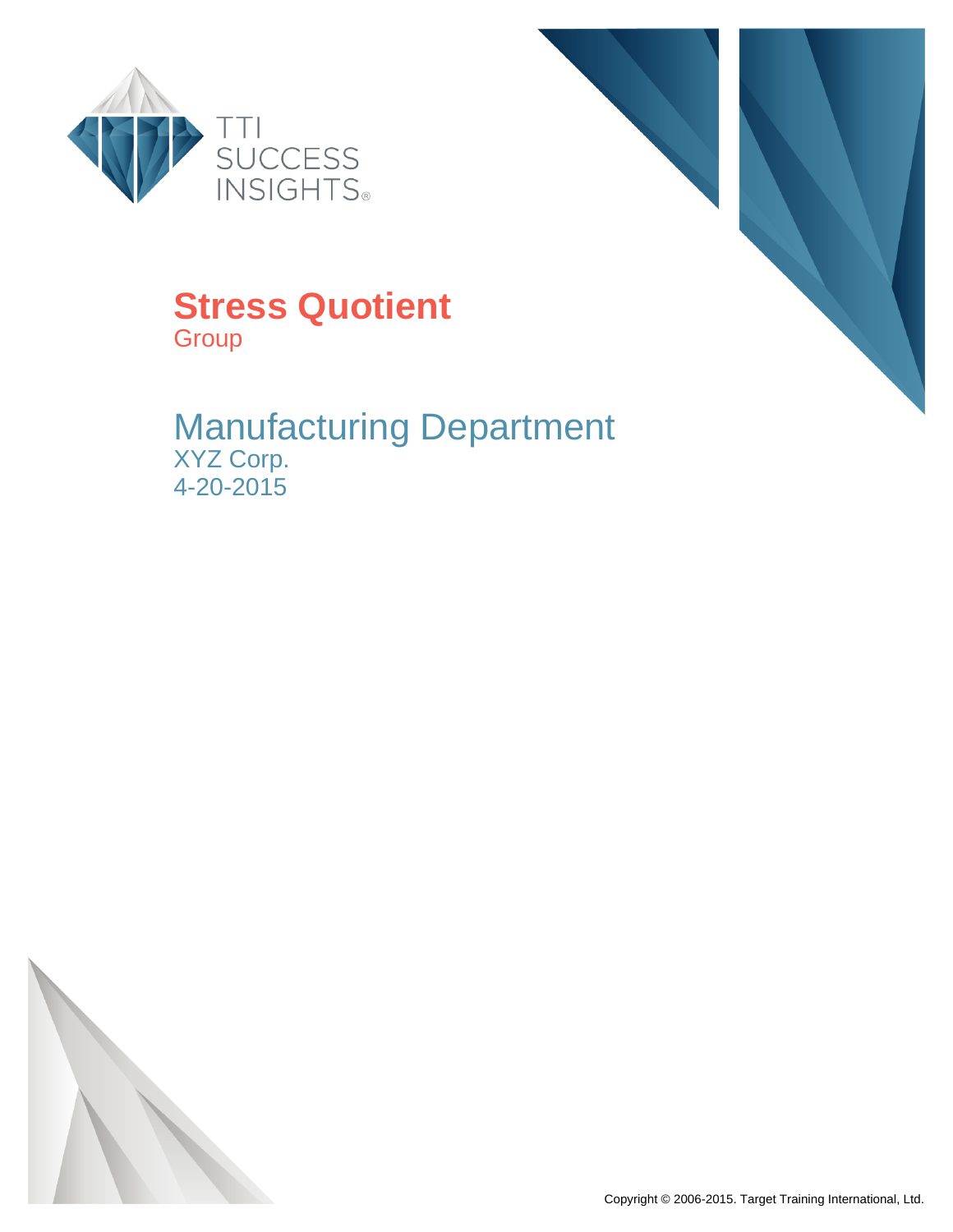





Organizational stress can have a profound effect on productivity and engagement in the workplace. Worrying about job security, lack of control or the demands of a heavy workload can increase stress levels and cause a variety of emotional and physical symptoms. When stress factors are coupled with potentially ineffective management, stress can become a problem that extends to the entire department or company. Identifying signs of stress within the organization is the first step in designing a strategy to address the issue.

Stress at work can be defined as the harmful, physical and emotional responses that occur when the requirements of the job do not match the capabilities, resources, or needs of the worker. Stress at work can lead to poor health and even injury.

The concept of stress at work is often confused with a challenge, but these concepts are not the same. Being challenged can energize us psychologically and physically, and it can motivate us to learn new skills and lead to mastery in our jobs. When a challenge is met, we feel energized and satisfied. Thus, challenges are an important ingredient to being healthy and productive at work.

A healthy work environment is one where the pressures on employees are relevant to their abilities and resources, the amount of control they have over their work, and the support they receive.

In the following pages, you will find several different sections that illustrate where stress is occurring within the organization.

#### **Group Stress Index Summary**

This section starts with a summary page showing stress in seven categories on stacked bar graphs. To help you understand the intensity of stress in each category, we have divided it into five levels: little or no stress, limited stress, elevated stress, significant stress, severe stress.

#### **Group Stress Factors**

Each stress factor is then dissected into subcategories and displayed as stacked bar graphs. The top stacked bar graph is the overall category, and the stacked bar graphs displayed below include a breakdown of more specific stressors.

#### **Group Summary**

In this section you will find a group plot graphic and group stress heat map. These graphics allow you to see where there could be potential problem areas.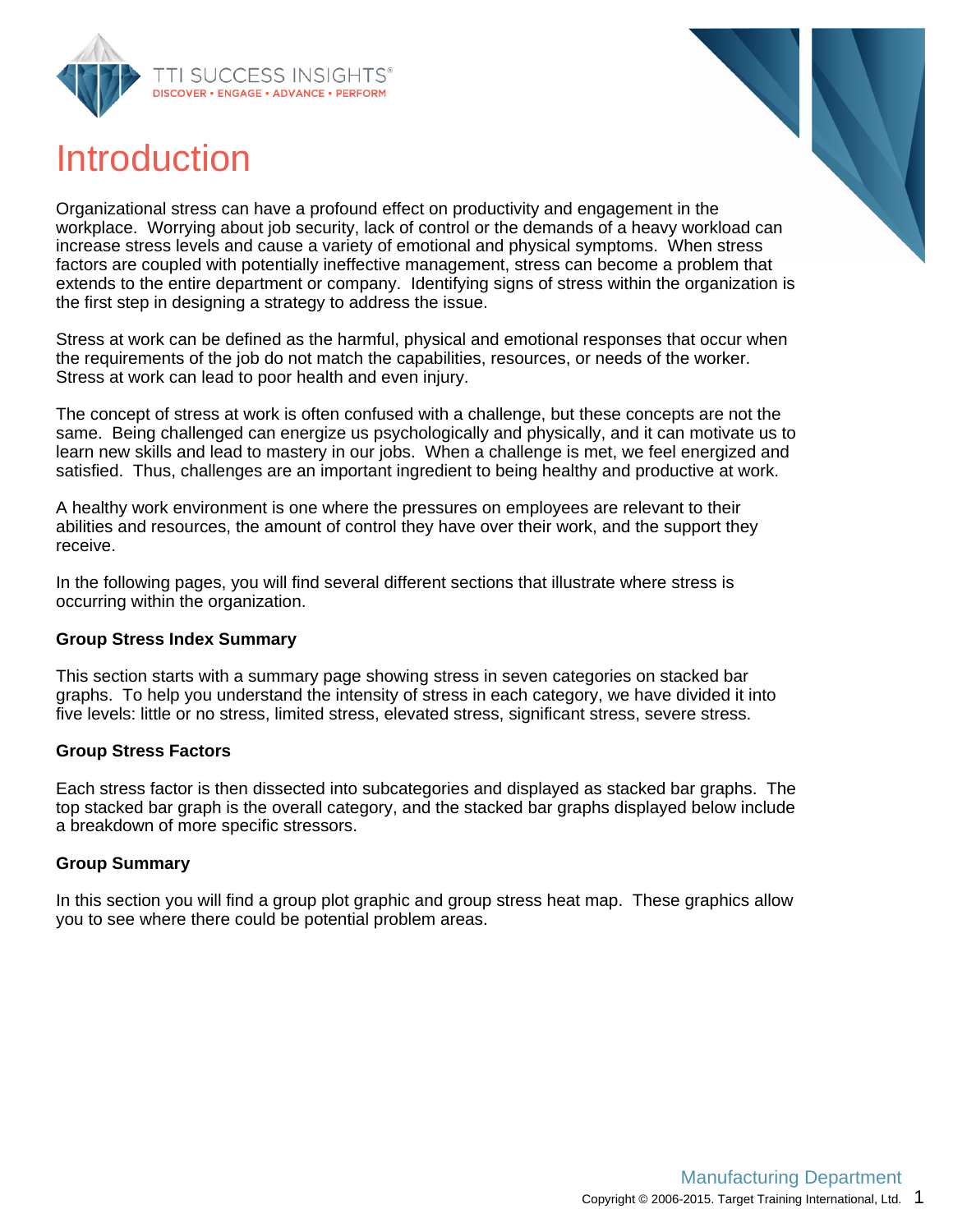

# Group Stress Index Summary

|                   | <b>Demands Index</b>      |                                    |                                    |    |    |    |    |    |    |     |    |
|-------------------|---------------------------|------------------------------------|------------------------------------|----|----|----|----|----|----|-----|----|
| 0                 | 10                        | 20                                 | 30                                 | 40 | 50 | 60 | 70 | 80 | 90 | 100 |    |
|                   |                           |                                    |                                    |    |    |    |    |    |    |     | 42 |
|                   |                           | <b>Effort/Reward Balance Index</b> |                                    |    |    |    |    |    |    |     |    |
| 0                 | 10                        | 20                                 | 30                                 | 40 | 50 | 60 | 70 | 80 | 90 | 100 |    |
|                   |                           |                                    |                                    |    |    |    |    |    |    |     | 46 |
|                   | <b>Control Index</b>      |                                    |                                    |    |    |    |    |    |    |     |    |
| 0                 | 10                        | 20                                 | 30                                 | 40 | 50 | 60 | 70 | 80 | 90 | 100 |    |
|                   |                           |                                    |                                    |    |    |    |    |    |    |     | 45 |
|                   |                           |                                    | <b>Organizational Change Index</b> |    |    |    |    |    |    |     |    |
| 0                 | 10                        | 20                                 | 30                                 | 40 | 50 | 60 | 70 | 80 | 90 | 100 |    |
|                   |                           |                                    |                                    |    |    |    |    |    |    |     | 57 |
|                   |                           | <b>Manager/Supervisor Index</b>    |                                    |    |    |    |    |    |    |     |    |
| 0                 | 10                        | 20                                 | 30                                 | 40 | 50 | 60 | 70 | 80 | 90 | 100 |    |
|                   |                           |                                    |                                    |    |    |    |    |    |    |     | 33 |
|                   |                           | <b>Social Support Index</b>        |                                    |    |    |    |    |    |    |     |    |
| 0                 | 10                        | 20                                 | 30                                 | 40 | 50 | 60 | 70 | 80 | 90 | 100 |    |
|                   |                           |                                    |                                    |    |    |    |    |    |    |     | 48 |
|                   | <b>Job Security Index</b> |                                    |                                    |    |    |    |    |    |    |     |    |
| 0                 | 10                        | 20                                 | 30                                 | 40 | 50 | 60 | 70 | 80 | 90 | 100 |    |
|                   |                           |                                    |                                    |    |    |    |    |    |    |     | 49 |
|                   |                           |                                    |                                    |    |    |    |    |    |    |     |    |
|                   |                           |                                    |                                    |    |    |    |    |    |    |     |    |
| <b>Total</b><br>0 | 10                        | 20                                 | 30                                 | 40 | 50 | 60 | 70 | 80 | 90 | 100 |    |
|                   |                           |                                    |                                    |    |    |    |    |    |    |     | 46 |
|                   |                           |                                    |                                    |    |    |    |    |    |    |     |    |

Index Summary Legend

0-20 = Little or No Stress 21-40 = Limited Stress 41-60 = Elevated Stress

- 61-80 = Significant Stress
- 81-100 = Severe Stress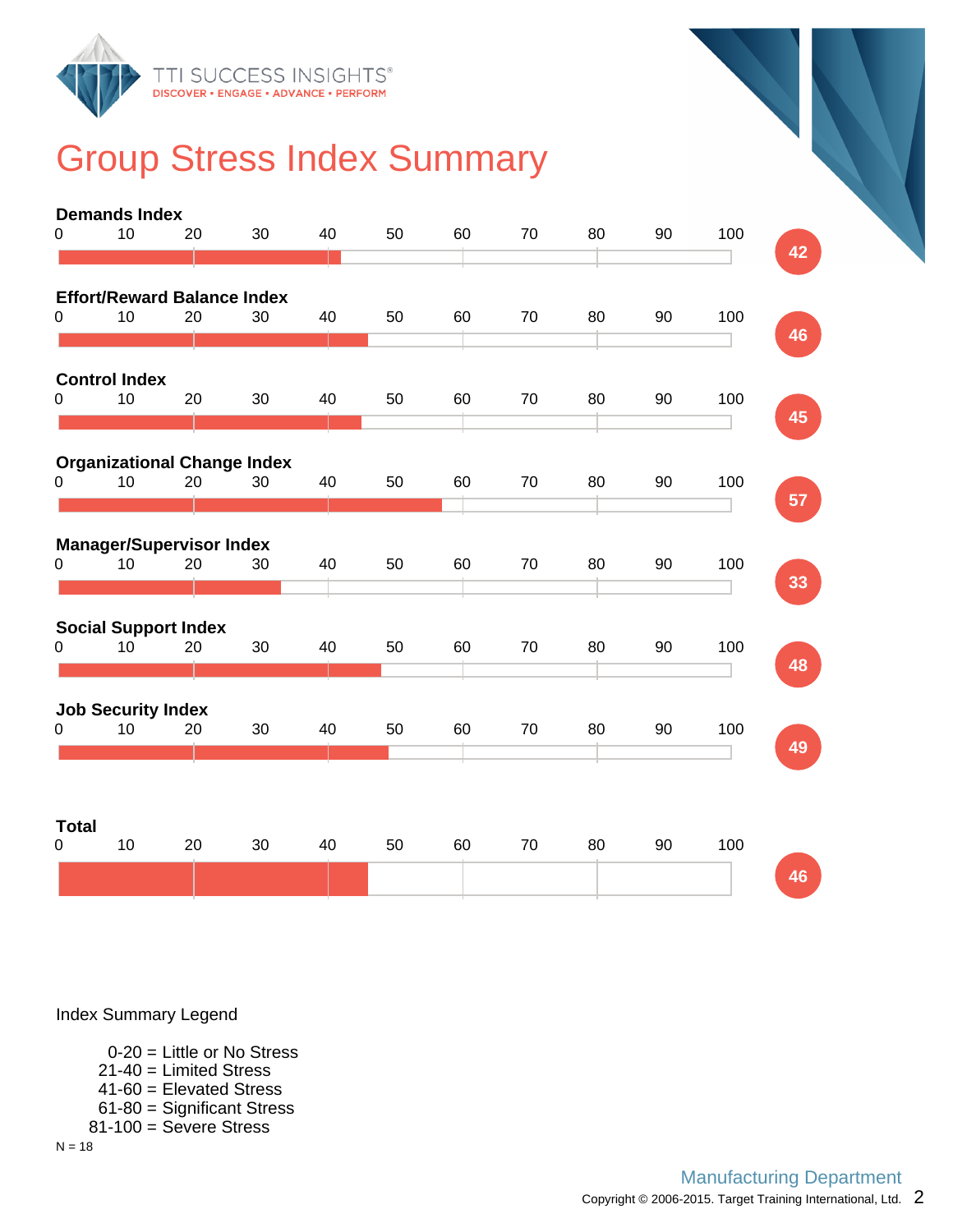

# Group Stress Index Summary

| <b>Demands Index</b>               |                                    |     |     |          |     |             |            |         |
|------------------------------------|------------------------------------|-----|-----|----------|-----|-------------|------------|---------|
| 17%                                | 17%                                |     |     | 50%      |     |             | 17%        | $ 0\% $ |
| <b>Effort/Reward Balance Index</b> |                                    |     |     |          |     |             |            |         |
| 0%                                 | 44%                                |     |     | 33%      |     |             | <b>22%</b> | $ 0\% $ |
| <b>Control Index</b>               |                                    |     |     |          |     |             |            |         |
| 0%                                 | 39%                                |     |     |          | 50% |             | 6%         | 6%      |
|                                    | <b>Organizational Change Index</b> |     |     |          |     |             |            |         |
| 0%<br>6%                           |                                    | 56% |     |          |     | 33%         |            | 6%      |
| <b>Manager/Supervisor Index</b>    |                                    |     |     |          |     |             |            |         |
|                                    | 33%                                |     | 33% |          | 22% |             | 6%         | 6%      |
| <b>Social Support Index</b>        |                                    |     |     |          |     |             |            |         |
| 6%                                 | 22%                                |     |     | 61%      |     |             | 6%         | 6%      |
| <b>Job Security Index</b>          |                                    |     |     |          |     |             |            |         |
| 0%                                 | 33%                                |     |     | 44%      |     |             | <b>17%</b> | 6%      |
| <b>Total</b>                       |                                    |     |     |          |     |             |            |         |
| 0%                                 | 50%                                |     |     |          | 39% |             | <b>11%</b> | $ 0\% $ |
| Little or No                       | Limited                            |     |     | Elevated |     | Significant |            | Severe  |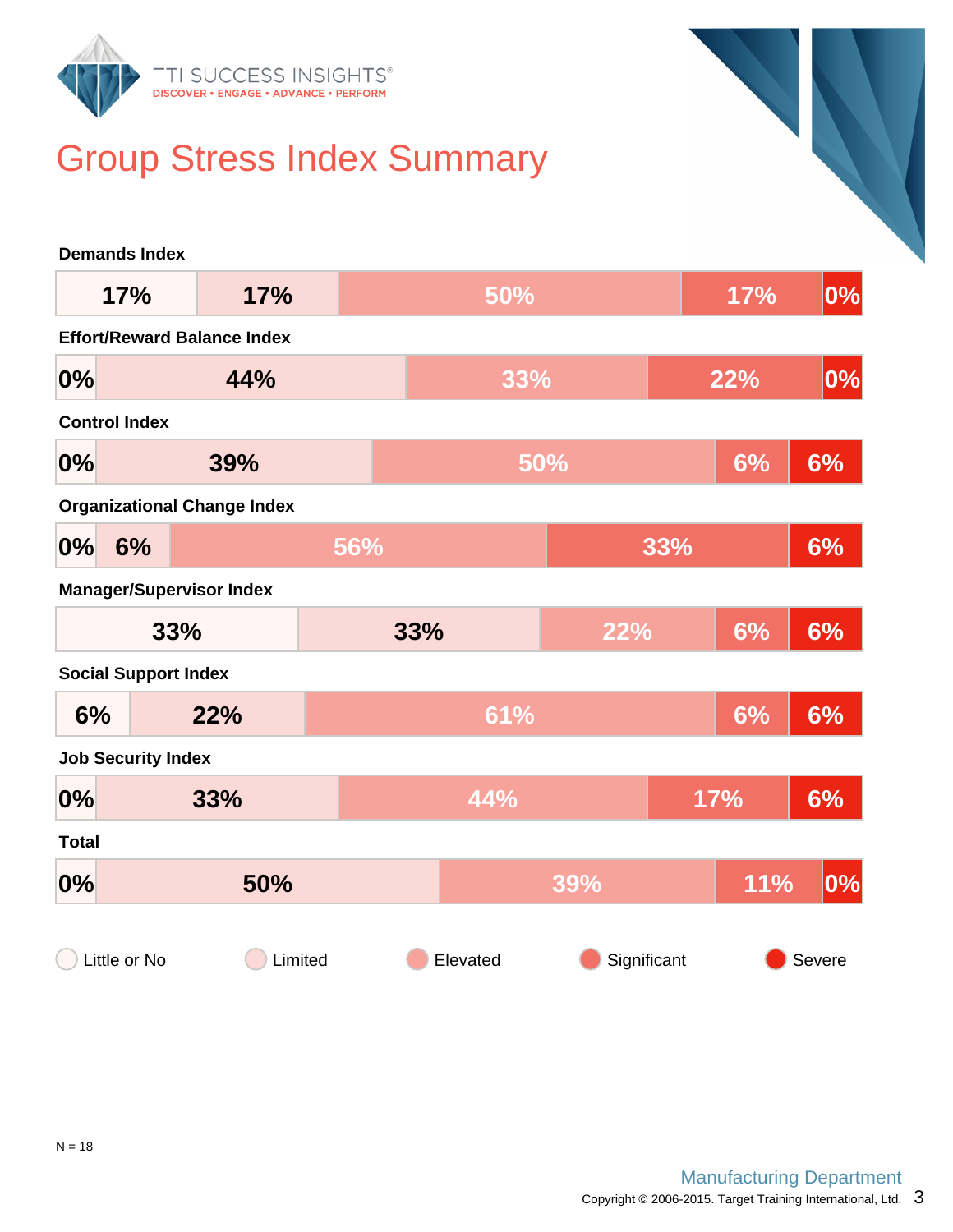

### Stress Factor - Demand

#### Demand Index

While today's employees need challenging tasks to maintain their engagement and motivation and developing new skills, it is important that demands do not exceed their ability to cope. Workplace stress tends to build as demands and responsibilities increase. Stress can be directly tied to poorly designed jobs, excessive workloads and talents and skills not matching the work. The goal is to have a balance between demands and time.

| 17% | 7% | 707 |  |
|-----|----|-----|--|
|     |    |     |  |

**Time Management** is the analysis of how working hours are spent and the prioritization of tasks in order to maximize personal efficiency in the workplace.

| 11%<br>28% | $\Delta\Delta\Omega_{\alpha}$ | $\sim$ 17% $\sim$ 0% |  |
|------------|-------------------------------|----------------------|--|
|------------|-------------------------------|----------------------|--|

**Competency Job Match** reveals how a person's talents fit within a current role.

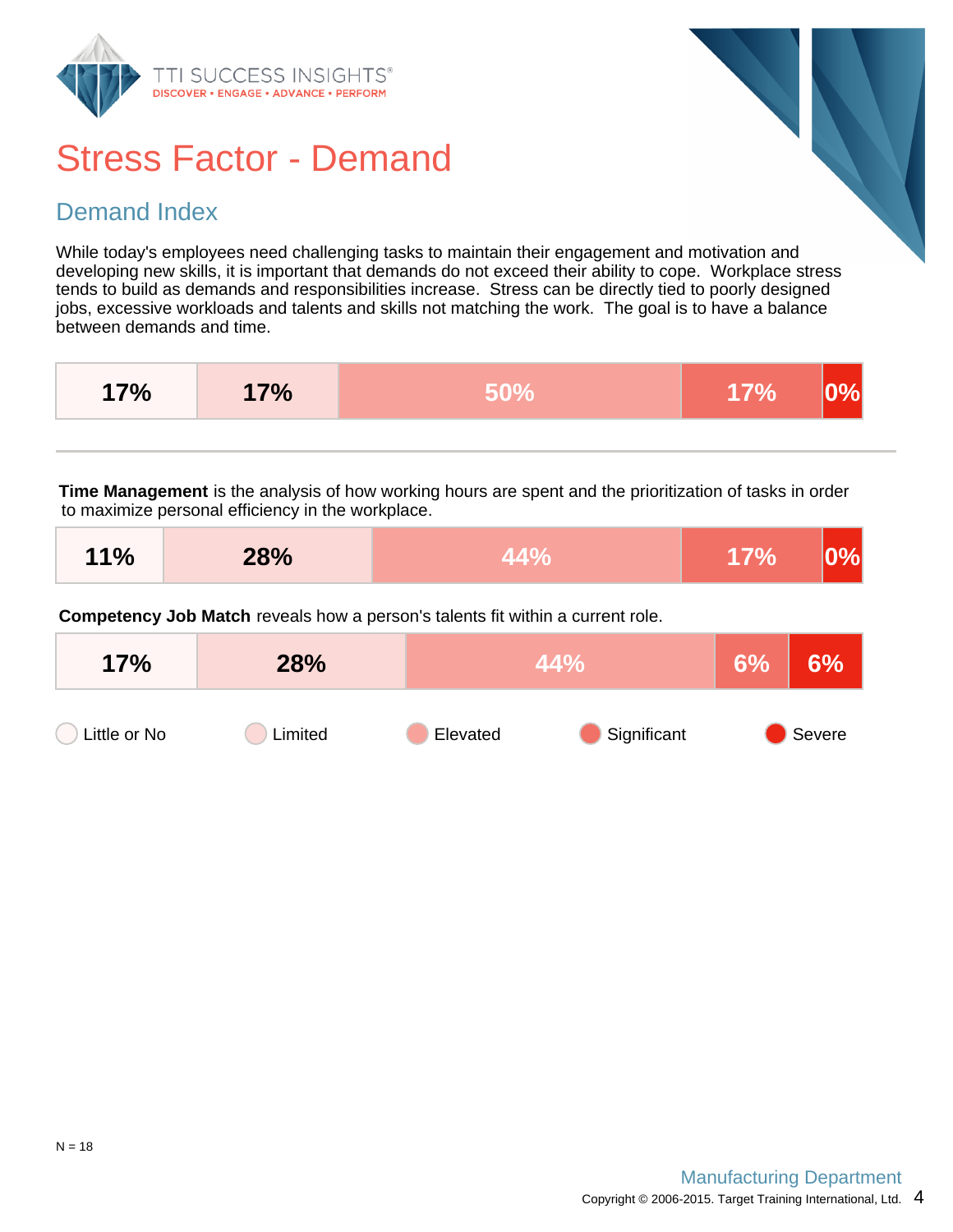



# Stress Factor - Effort/Reward Balance

### Effort/Reward Balance Index

Having purpose or job satisfaction is an important factor in any job. High effort without satisfying one's need for rewards can lead to workplace stress. Rewards come in many forms: recognition, helping others, gaining knowledge, personal growth, principles or compensation. High effort in the workplace is essential but must be matched by the reward that the individual desires. Workplace stress arises when the employee feels a significant disconnect between their needs and how they are rewarded.

| 0% | 44% |  |  |
|----|-----|--|--|
|    |     |  |  |

**Workplace Meaningfulness** is the quality of having great value, purpose or significance in the workplace.

| 28% | 22% | 28% | 0% |
|-----|-----|-----|----|
|     |     |     |    |

**Workplace Recognition and Reward** is a return on an employee's effort and dedication at work.

| 0% | 22%          | <b>39%</b> |          | 33%         | 6%     |
|----|--------------|------------|----------|-------------|--------|
|    | Little or No | Limited    | Elevated | Significant | Severe |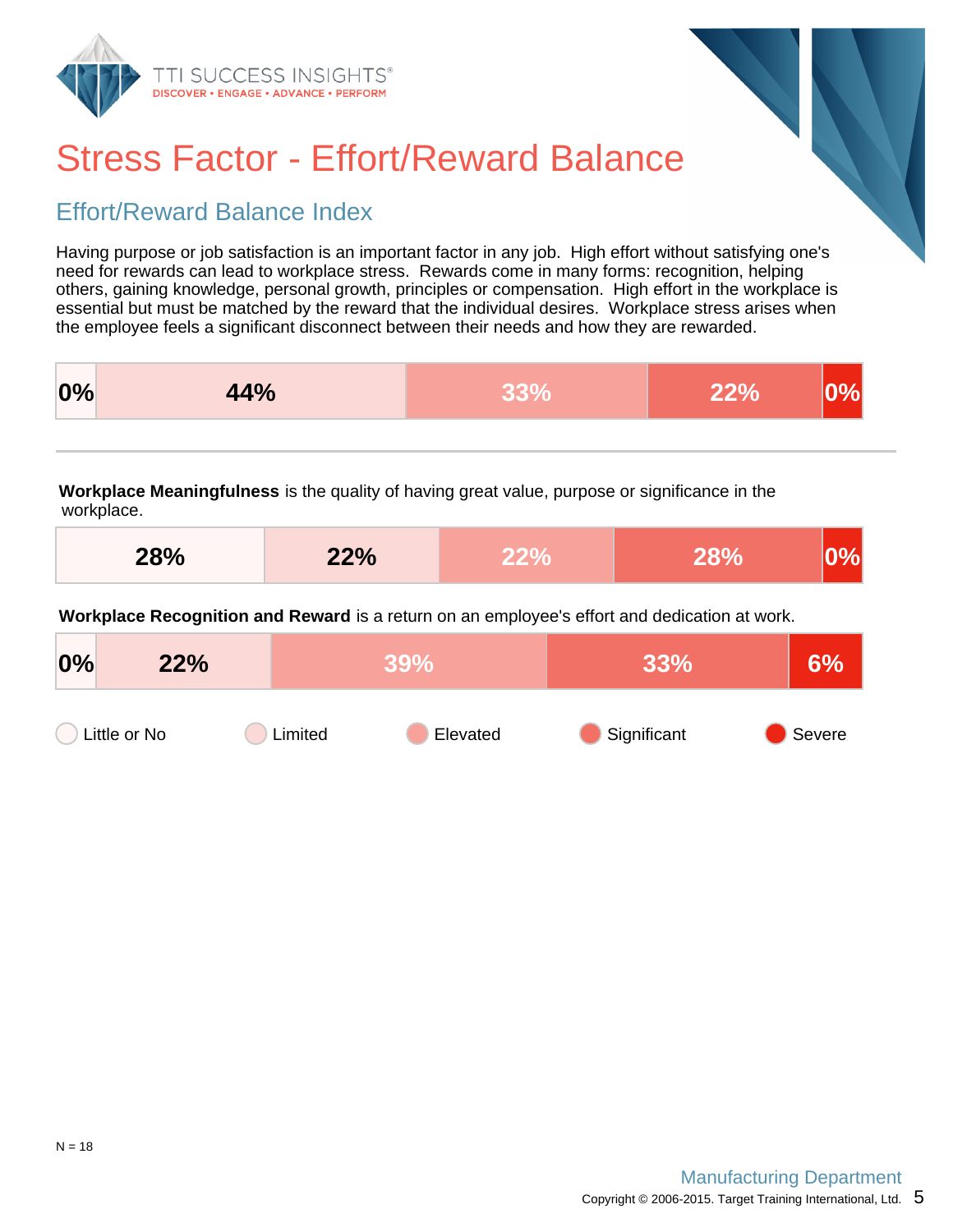

## Stress Factor - Control

### Control Index

A feeling of powerlessness is a universal cause of job stress. You alter or avoid the situation because you feel nothing can be done. Common sources of stress at work include complaints of too much responsibility with too little authority, being involved, not being heard and no one understanding what you really do. Workplace stress increases as one's degree of control decreases. The goal is to have a balance between responsibilities and personal control.

|  | 0% | 39% | <b>60%</b> | <b>CO/</b> |  |
|--|----|-----|------------|------------|--|
|--|----|-----|------------|------------|--|

**Workplace Involvement** is creating an environment in which people have an impact on decisions and actions that affect their jobs.

| $0\%$                                                                                                                                                   | 17% | 67% | <b>11%</b> | 6% |  |  |  |  |
|---------------------------------------------------------------------------------------------------------------------------------------------------------|-----|-----|------------|----|--|--|--|--|
| Workplace Empowerment is giving employees a degree of autonomy and responsibility for<br>decision-making regarding their specific organizational tasks. |     |     |            |    |  |  |  |  |

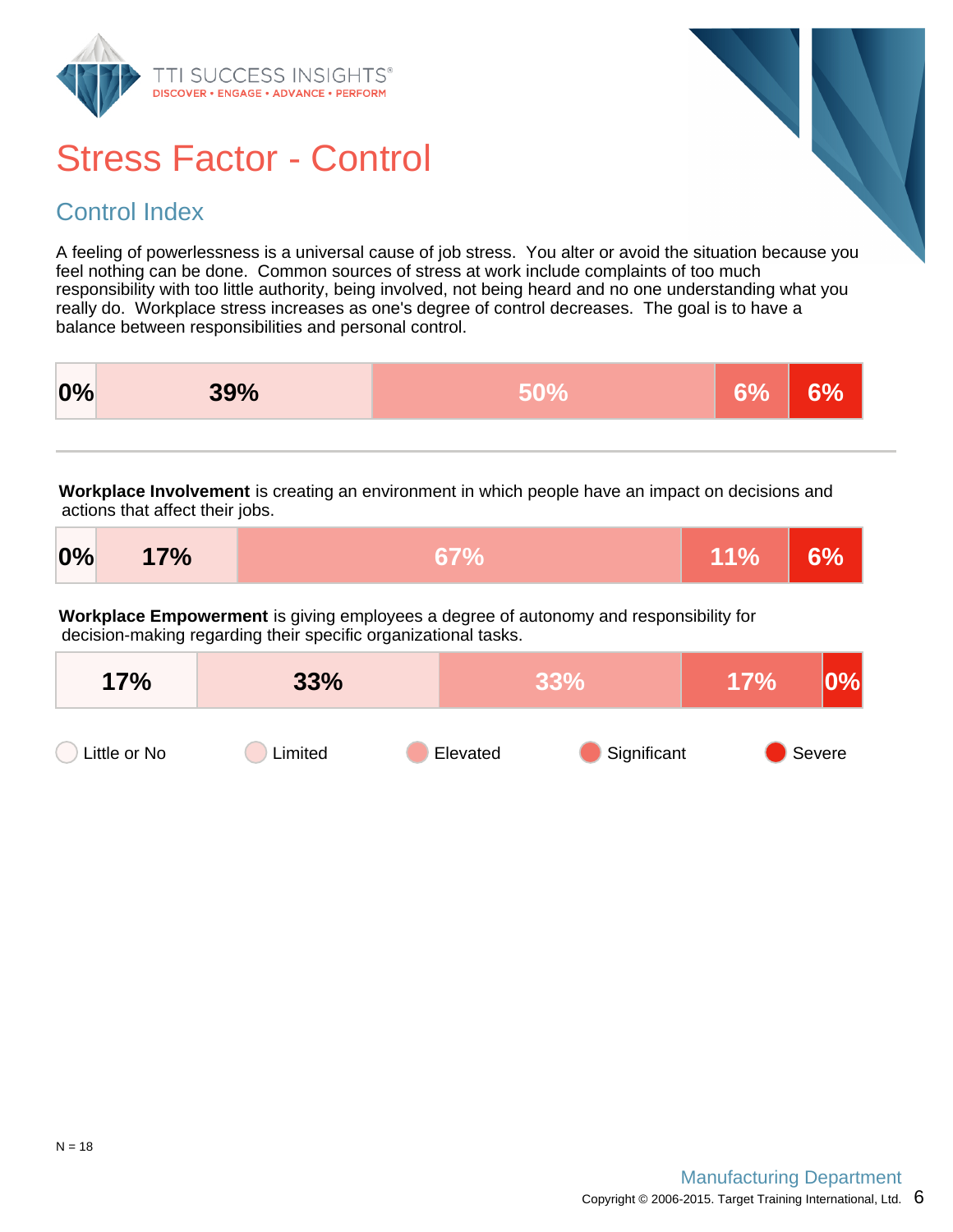



# Stress Factor - Organizational Change

### Organization Change Index

Organizational change affects people differently. While some people welcome it, others will become apprehensive and stressed at the mere mention of change. Organizational change can be defined as any change in people, structure, technology or procedures. Organizational change can vary in degree and direction produce uncertainty and can initiate both stress and opportunities.



**Organizational Communication** is the mode used to convey organizational change such as policies, procedures and other activities.

| 0%<br>6%<br>28%<br>$39\%$ | 28% |
|---------------------------|-----|
|---------------------------|-----|

**Organizational Evolution** is a process of progressive change or development in an organization.

| 17% | 11% | R 20Y | 33% | 6% |
|-----|-----|-------|-----|----|
|-----|-----|-------|-----|----|

**Organizational Vision** is an aspirational description of what an organization would like to achieve or accomplish.

| 0%           | 33%     | <b>28%</b> | 22%         | 7%     |
|--------------|---------|------------|-------------|--------|
| Little or No | Limited | Elevated   | Significant | Severe |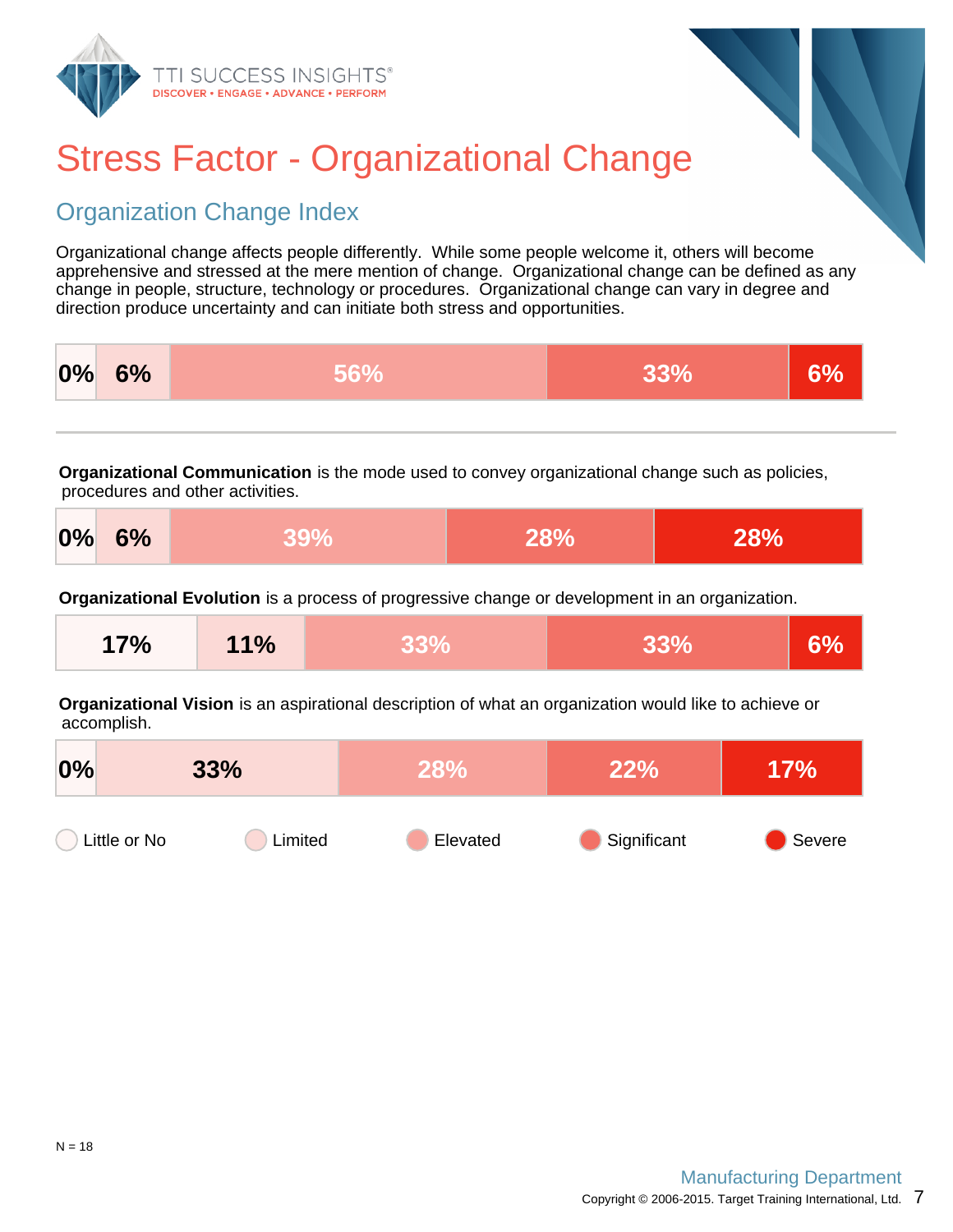



# Stress Factor - Manager/Supervisor

### Manager/Supervisor Index

Common reasons given for stress at work can include lack of support from your managers or supervisor. Most working people don't realize that stress is a vital part of their job. That's why, when your boss places reasonable demands on you (like giving you a deadline you both agree on), it can actually help you get the job done more efficiently. However, your boss can do things that go beyond normal pressure or challenges. This causes stress.

| 33% | 33% | 7 U | <b>201</b> | Ό |
|-----|-----|-----|------------|---|
|     |     |     |            |   |

**Management Awareness** is the ability to recognize and understand the interpersonal needs of people.

| 33% | 28% | . . | 6%<br>$ 0\% $ |
|-----|-----|-----|---------------|
|-----|-----|-----|---------------|

**Management Style** is an overall process to handle situations and/or people.

| 39%          |         | 22%      | $6\%$ | 28%         | 6%     |
|--------------|---------|----------|-------|-------------|--------|
| Little or No | Limited | Elevated |       | Significant | Severe |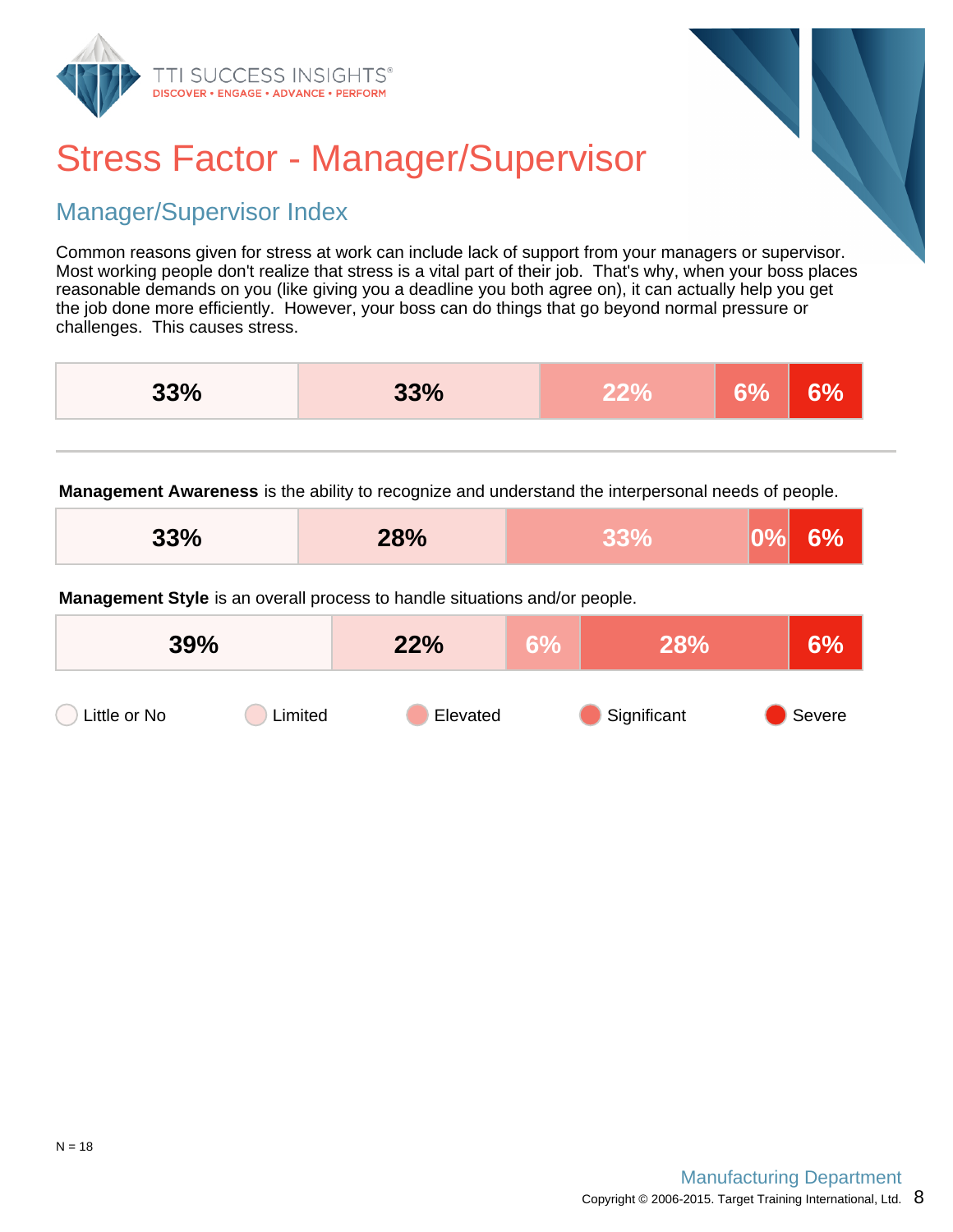

# Stress Factor - Social Support

### Social Support Index

A lack of support from colleagues and managers can lead to workplace stress. A supportive environment is one where managers provide clear and consistent information and co-workers stand ready to assist when needed. An environment that promotes positive working relationships and addresses unacceptable behavior promotes productivity and employee engagement.

|  | 6% | 22% | ZU | (המ | u |
|--|----|-----|----|-----|---|
|--|----|-----|----|-----|---|

**Avoidance** is a conscious or unconscious act to bypass people or events that could cause conflicts.

| 17% | 11% | <b>1350Y</b> | 17% | 22% |
|-----|-----|--------------|-----|-----|
|-----|-----|--------------|-----|-----|

**Cooperation** is the process of working together to achieve the desired result.

| 50% | 11% |  | $ 0\% 0\% $ |
|-----|-----|--|-------------|
|-----|-----|--|-------------|

**Frustration** is the feeling of being upset or annoyed, due to an inability to change or achieve the desired outcome.

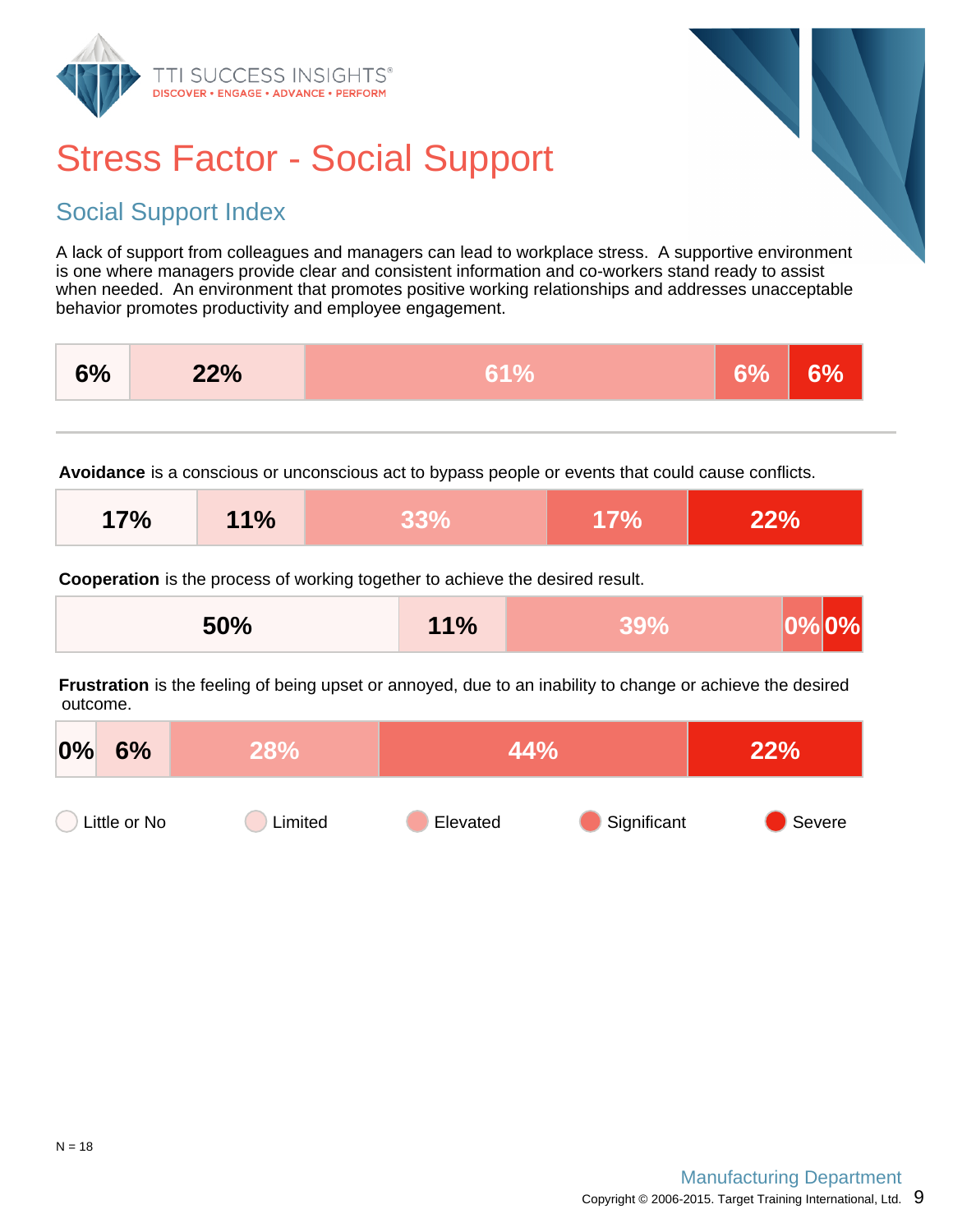

# Stress Factor - Job Security

#### Job Security Index

People worry about many aspects of their jobs, but most of the fear comes from job security. Job insecurity comes from the fear of job loss and the associated unemployment implications. Stress can also originate from a lack of advancement or being promoted too slowly. People also can have a concern with being promoted too quickly to be successful in the job.

|  | 0% | 33% |  |  |  |
|--|----|-----|--|--|--|
|--|----|-----|--|--|--|

**Opportunity** is a set of circumstances that makes it possible for advancement or success.

| 17% | 22% |  | <b>LO%</b> | 22% |
|-----|-----|--|------------|-----|
|-----|-----|--|------------|-----|

**Job Stability** is the level of concern a person has regarding their job.

| 17% | 22% |  | 33% | $ 0\% $ |
|-----|-----|--|-----|---------|
|-----|-----|--|-----|---------|

**Workplace Trust** is the degree of candor versus the need someone has to be guarded.

| 0%           | 28%     | 39%      | 11%         | 22%    |
|--------------|---------|----------|-------------|--------|
| Little or No | Limited | Elevated | Significant | Severe |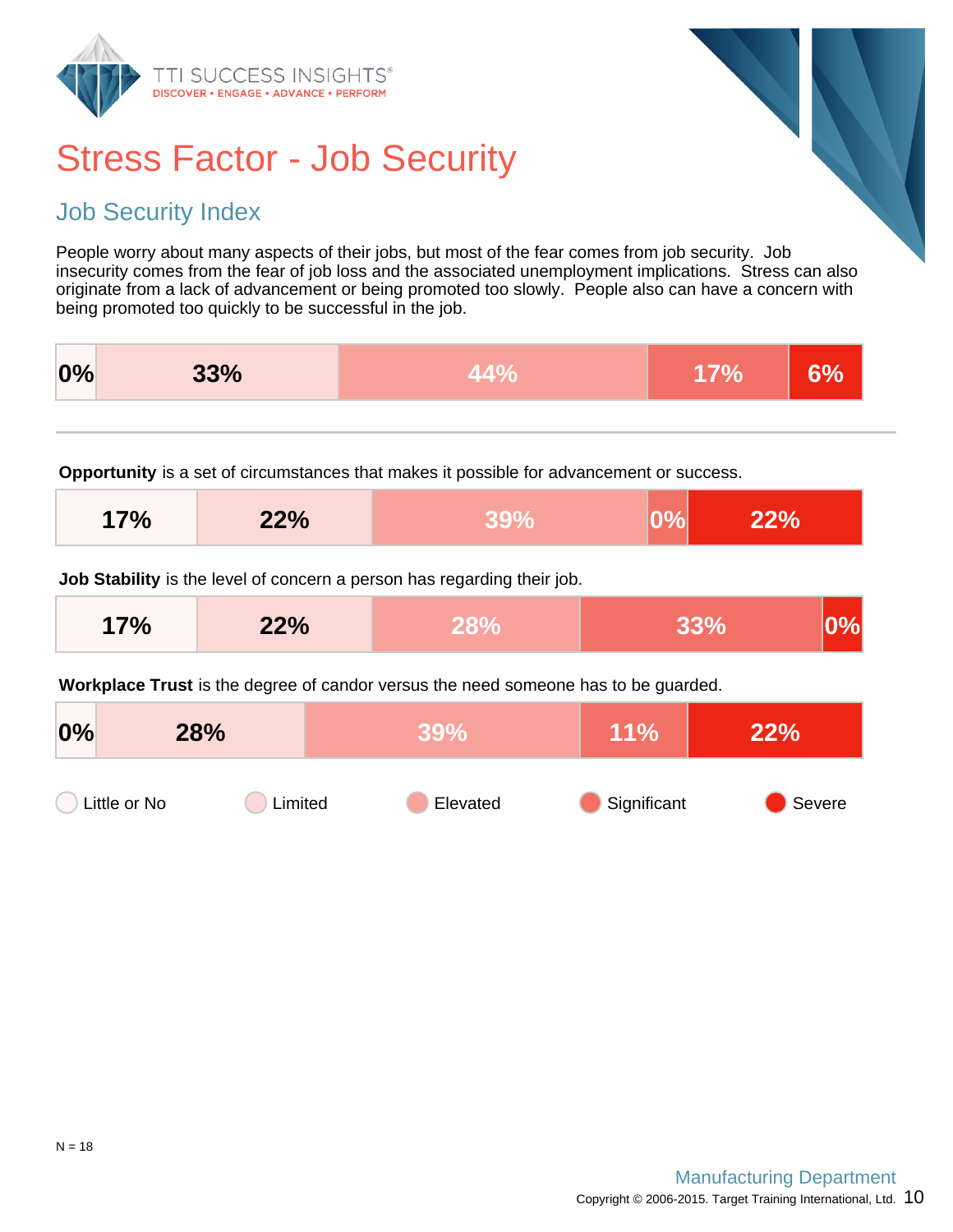

# Stress Symptoms

### Stress Symptoms Index

Stress is a normal part of life. Stress can be the body's reaction to change that requires an adjustment or response. Many events that happen to you and around you put stress on your body. The body reacts to changes with physical, mental and emotional responses. The human body is designed to experience stress and react to it. Stress can be positive, keeping you alert and engaged. Stress becomes negative when a person faces continuous challenges without relief or relaxation between challenges. As stress-related tension builds, the results can be any of the following symptoms.

| 6%<br>11% |
|-----------|
|-----------|

**Physical stress symptoms** possibly includes aches and pains, low energy, or frequent illness.

| 11%<br>33% | 28% | 28% | $ 0\% $ |
|------------|-----|-----|---------|
|------------|-----|-----|---------|

**Emotional stress symptoms** possibly includes irritabiliity, feeling overwhelmed or moodiness.

| 11%<br>28% | 28% | $\sqrt{11\%}$ | 22% |
|------------|-----|---------------|-----|
|------------|-----|---------------|-----|

**Cognitive stress symptoms** possibly includes inability to concentrate, memory problems or poor judgment.

**Behavioral stress symptoms** possibly includes eating or sleeping issues, procrastination or nervous habits.

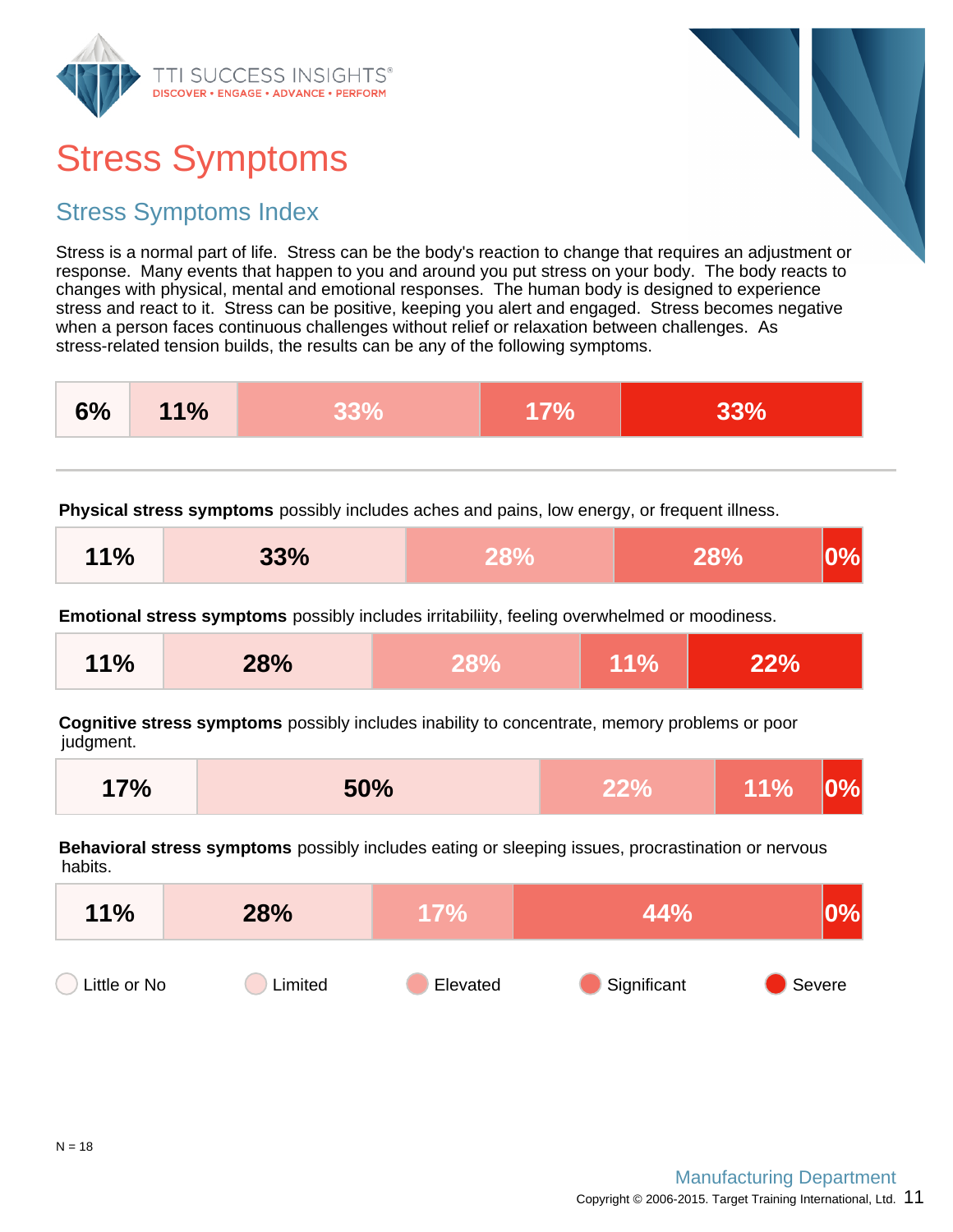

## Group Plot





Copyright © 2006-2015. Target Training International, Ltd.  $12$ Manufacturing Department